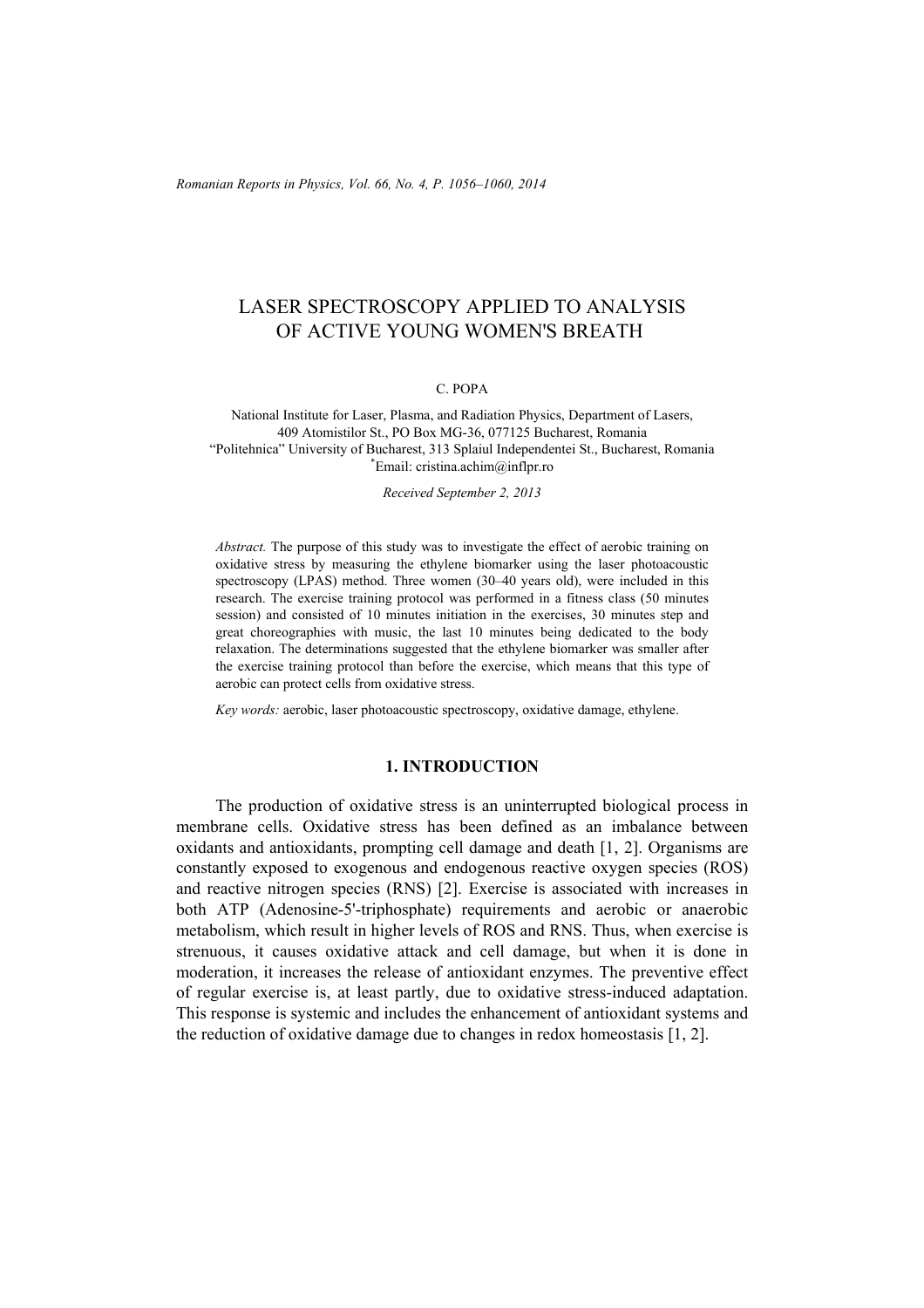In the following chapters, I will prove the potential of laser spectroscopy for ethylene detection from the breath of active women practicing a new type of aerobic: Kangoo Jumps.

#### **2. MATERIALS AND METHOD**

Ethylene biomarker concentrations were analyzed using the LPAS system developed at Optics and Lasers in Life Sciences, Environment and Manufacturing Laboratory, INFLPR, Bucharest Romania. The technique is very sensitive to the detection and monitoring of trace gases at very low concentrations. The  $CO<sub>2</sub>$  laser is of special interest, as it ensures high output power in a wavelength region where more than 200 molecular gases of environmental concern for atmospheric, industrial, medical, military, and scientific spheres exhibit strong absorption bands.

Schematically illustrated in Fig. 1, the LPAS is recognized as one of the state-of-the-art in the field of trace gas detection. It is summarized below and described in detail elsewhere [3].



Fig.  $1 - CO<sub>2</sub>$  laser photoacoustic spectroscopy system.

The experimental setup consists of a line-tunable  $CO<sub>2</sub>$  laser emitting radiation in the  $9.2-10.8$  µm region and a photoacoustic (PA) cell, where the gas is detected. The requirement for gases to be detected with this sensitive laser is that they should possess high absorption strength and a characteristic absorption pattern in the wavelength range of the  $CO<sub>2</sub>$  laser (*e.g.* 10.53  $\mu$ m for ethylene).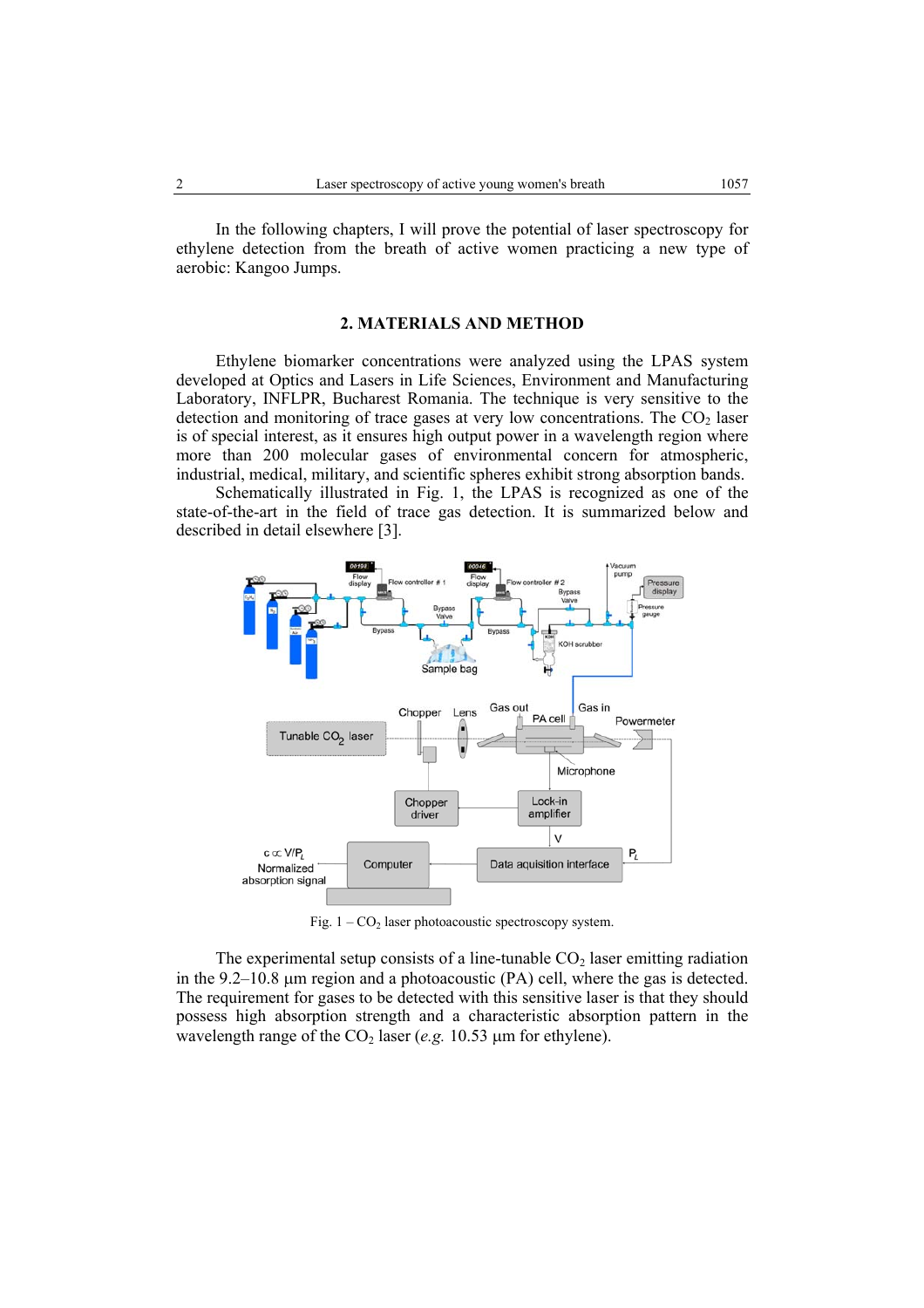Inside the PA, traces of ethylene can absorb the laser radiation and the absorbed energy is released into heat, which creates an increase in pressure inside a closed volume. By modulating the laser beam with a mechanical chopper, pressure waves are generated and detected with four sensitive miniature microphones mounted in the cell wall. The electric signal is then fed into a dual-phase, digital lock-in amplifier and its filtered output signal is introduced in the data acquisition interface. All experimental data are processed in real time and stored by a computer [3, 4].

Of great significance in these measurements is the gas handling system due to its role in ensuring gas purity in the PA cell (Figure 1). It can be used to pump out the cell, to introduce the sample gas in the PA cell at a controlled flow rate, and monitor the total and partial pressures of gas mixtures [3].

Women's exhaled breath samples were collected inside aluminized bags (0.75-liter aluminum-coated bags) using a disposable mouth piece connected to the sample bags *via* a homemade Teflon mouthpiece adaptor and after the collection, the sample gas is transferred into the measuring PA cell.

## **3. RESULTS AND DISCUSSION**

We have analyzed exhaled ethylene biomarker from women performing Kangoo Jumps exercises organized at a fitness center in Bucharest. This type of aerobic implies 50 minutes of choregraphies using boots designed to dissipate the impact stress and forces experienced through the ankles, knees, hips and back by up to 80%. Breath samples were collected at certain time intervals (before and immediately after the aerobic program). For this study the volunteers were asked to exhale into sample bags at a normal exhalation flow rate.

The exhaled air sample was transferred to the PA cell at a controlled flow rate of 600 sccm (standard cubic centimeters per minute), and the total pressure of the gas in the PA cell was measured, applying then the correction factor for the responsivity according to the Table 1. The descriptive characteristics of the women W1 to W3 are provided also in Table 1.

| Subjects   Gender |        | Age | (mbarr)<br>before<br>aerobic | (mbarr)<br>after<br>aerobic | R<br>(cmV/W)<br>before<br>aerobic | R<br>(cmV/W)<br>after<br>aerobic | $C_2H_4$<br>(ppm)<br>before<br>aerobic | $C_2H_4$<br>(ppm)<br>after<br>aerobic |
|-------------------|--------|-----|------------------------------|-----------------------------|-----------------------------------|----------------------------------|----------------------------------------|---------------------------------------|
| $W_1$             | Female | 34  | 869                          | 863                         | 340                               | 337                              | 0.051                                  | 0.048                                 |
| $W_2$             | Female | 36  | 894                          | 891                         | 351                               | 350                              | 0.043                                  | 0.037                                 |
| W <sub>3</sub>    | Female | 40  | 903                          | 891                         | 355                               | 350                              | 0.054                                  | 0.048                                 |

*Table 1*

The particular data of women's and determinations of breath ethylene concentrations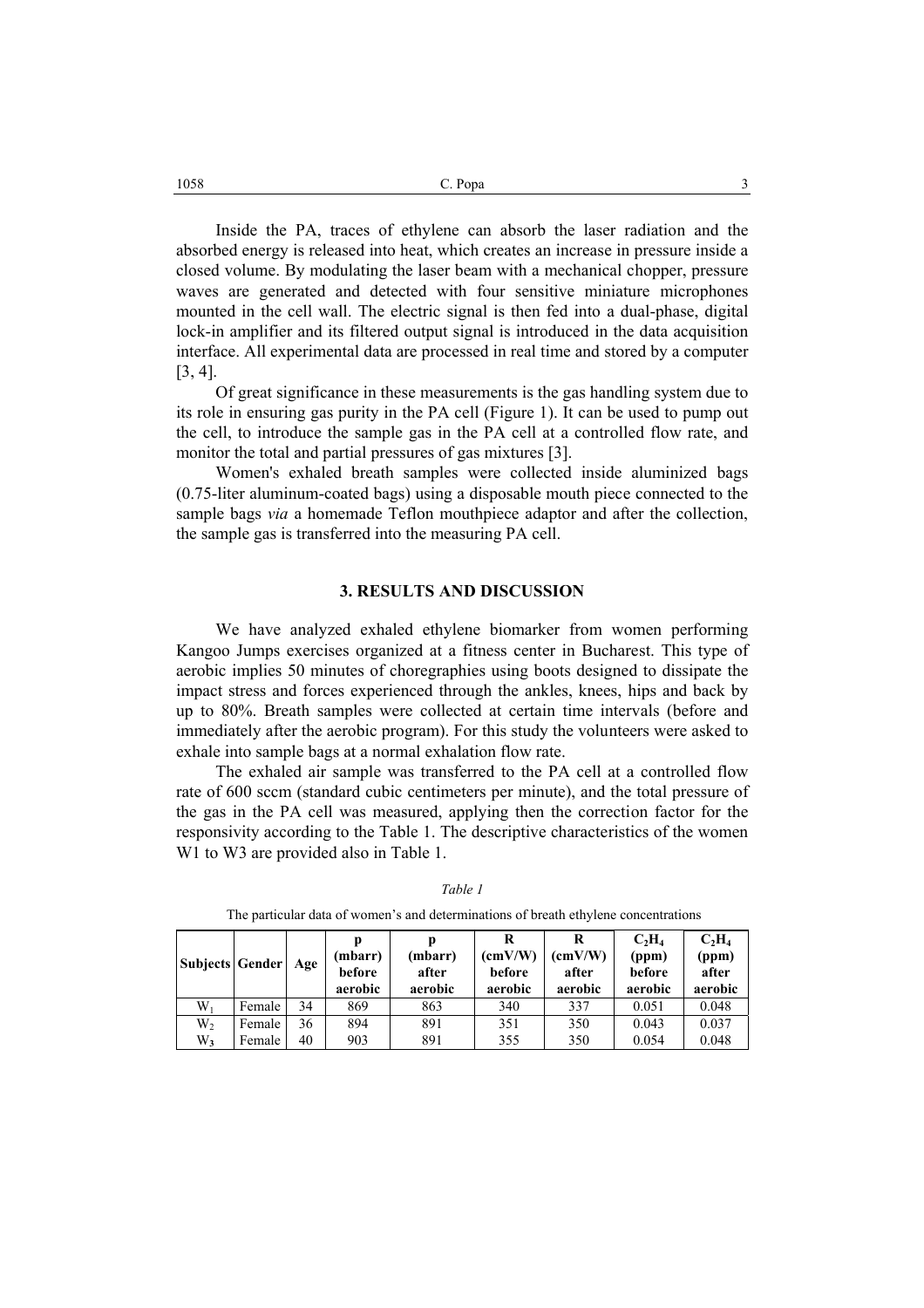During the transfer of the exhaled air from the collecting bag to the PA cell, the sample gas was passed through a trap filled with KOH pellets to remove the  $CO<sub>2</sub>$  and water [5].

Experimental measurements of breath ethylene concentrations for the volunteere women (three women: W1-W3) participating at Kangoo Jumps training were performed and the results are presented in Figure 2. All women (considered healthy) completed a medical questionnaire to determine the eligibility and no woman was a smoker, alcoholic, diabetic or with chronically affections and didn't took synthetic antioxidants or anti-inflammatory drugs.

 The potential volunteers that did not meet the enrolment criteria and did not complete the study were not included in this study.



Fig. 2 – Breath ethylene for three women after one exercise session. Baseline determinations are for the initial conditions (before Kangoo Jumps aerobic). The data results for biomarker determination represent  $\pm 10\%$  of two replicates.

In Fig. 2 we measured the by-product of the oxidative stress during aerobic program at three women (with age between 30 and 40 years old) using the exhaled ethylene biomarker as indicator of the oxidative attack. We can observe that the level of ethylene breath biomarker immediately after the aerobic program decreased by 6–14% compared to the biomarker level measured 5 minutes before the start of the Kangoo Jumps exercises. A probable explanation for the decreased ethylene level found after the end of the Kangoo Jumps training might be the role of Kangoo Jumps boots. Due to the reduced impact of exercising with the use of this type of boots, it is also confirmed [6-8] that subjects wearing conventional shoes will have a greater incidence of impact stress than those wearing Kangoo Jumps boots.